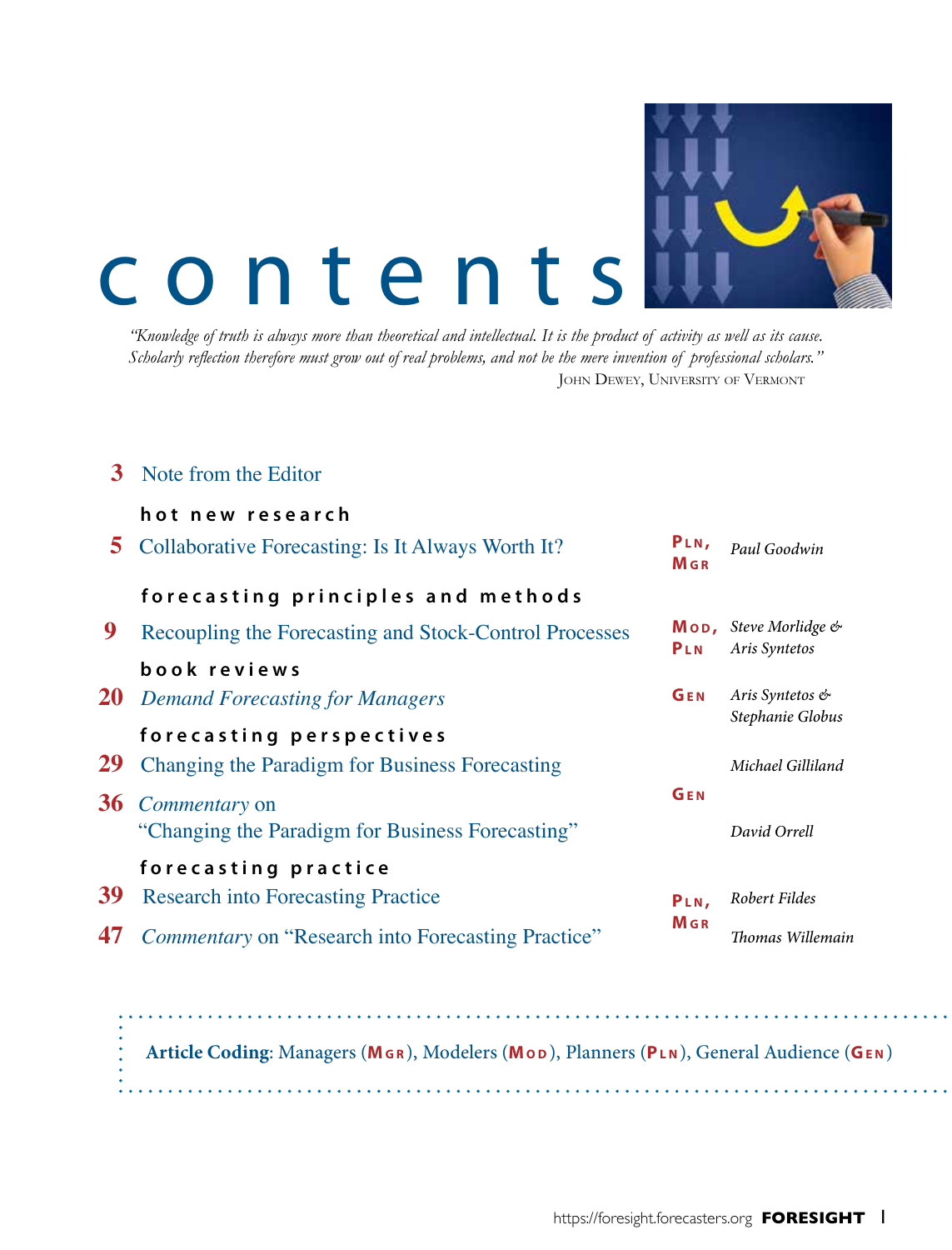### **FORESIGHT** ADVISORY BOARD

**Chairman: Jeffrey Hunt**, *SHEA Business Solutions* Carolyn Allmon, *Detector Electronics* Daniel Barrett, *LEGO* Ellen Bonnell, *TrendSavants*  Peter Catt, *Soltius NZ Ltd* Simon Clarke, *Coca-Cola Refreshments* S. McKay Curtis, *Walt Disney Parks and Resorts*  Robert Fildes, *Lancaster Centre for Forecasting* Alec Finney, *Pharma Forecast Insight* Ram Ganeshan, *College of William and Mary* Jim Hoover, *Accenture* Jamilya Kasymova, *Marriott International* Mark Little, *SAS* Joseph McConnell, *McConnell Chase Software Works* Mark Moon, *University of Tennessee*  Steve Morlidge, *CatchBull Ltd* David Orrell, *Systems Forecasting* John Pope, *Investment Economics* Christian Schäfer, *Cooperative State University of Baden-Württemberg* Jerry Shan, *Huawei* Sujit Singh, *Arkieva* Eric Stellwagen, *Business Forecast Systems* Bill Tonetti, *Demand Works* John Unger, *Boise Paper* Tom Willemain, *Smart Software*

**FORESIGHT**, an official publication of the International Institute of Forecasters, seeks to advance the practice of forecasting. To this end, it will publish high-quality, peer-reviewed articles, and ensure that these are written in a concise, accessible style for forecasting analysts, managers, and students.

### **Topics include:**

- Design and Management of Forecasting Processes
- Forecast Model Building: The Practical Issues
- Forecasting Methods Tutorials
- Forecasting Principles and Practices
- S&OP and Collaborative Forecasting
- Forecasting Books, Software and Other Technology
- The World of Forecasting: Applications in Political,
- Climate and Media Forecasting
- Case Studies

#### **Contributors of articles include:**

- Analysts and managers, examining the processes of forecasting within their organizations
- Scholars, writing on the practical implications of their research
- Consultants and vendors, reporting on forecasting challenges and potential solutions

All invited and submitted papers will be subject to a blind editorial review. Accepted papers will be edited for clarity and style.

**Foresight** welcomes advertising. Journal content, however, is the responsibility of, and solely at the discretion of, the editors.The journal will adhere to the highest standards of objectivity. Where an article describes the use of commercially available software or a licensed procedure, we will require the author to disclose any interest in the product, financial or otherwise. Moreover, we will discourage articles whose principal purpose is to promote a commercial product or service.

**Foresight** is published by the International Institute of Forecasters, Business Office: 53 Tesla Avenue, Medford, MA 02155 USA

©2017 International Institute of Forecasters (ISSN 1555-9068)

# **FORESIGHT**

**EDITOR** Len Tashman lentashman@forecasters.org

### **Associate Editors**

Stephan Kolassa stephan.kolassa@sap.com

Chris Gray cgray@grayresearch.com

### **Column Editors:**

**Financial Forecasting** Roy Batchelor r.a.batchelor@city.ac.uk

**FORECASTING PRACTICE Mike Gilliland** Mike.Gilliland@sas.com

**Forecasting Support Systems** Fotios Petropoulos petropoulosf@cardiff.ac.uk

**Hot New Research** Paul Goodwin mnspg@management.bath.ac.uk

**STRATEGIC FORECASTING** Ira Sohn imsfinc@gmail.com

**PREDICTION MARKETS Andreas Graefe** graefe.andreas@gmail.com

**S&OP**John Mello jmello@astate.edu

**Supply Chain Forecasting** Aris Syntetos SyntetosA@cardiff.ac.uk

**Foresight Staff: DESIGN AND PRODUCTION** Liza Woodruff liza@lizawoodruff.com

**Marketing and Ad Sales** Pam Stroud pamstroud@forecasters.org

Stacey Hilliard staceyhilliard@forecasters.org

**Manuscript and Copy Editing** Ralph Culver letter\_perfect@fast-email.com

Mary Ellen Bridge me.foresight@comcast.net

**Advisory Board and News Notes** Holly Lancaster

hollylancaster@forecasters.org

**Subscriptions** Pam Stroud, IIF Business Director forecasters@forecasters.org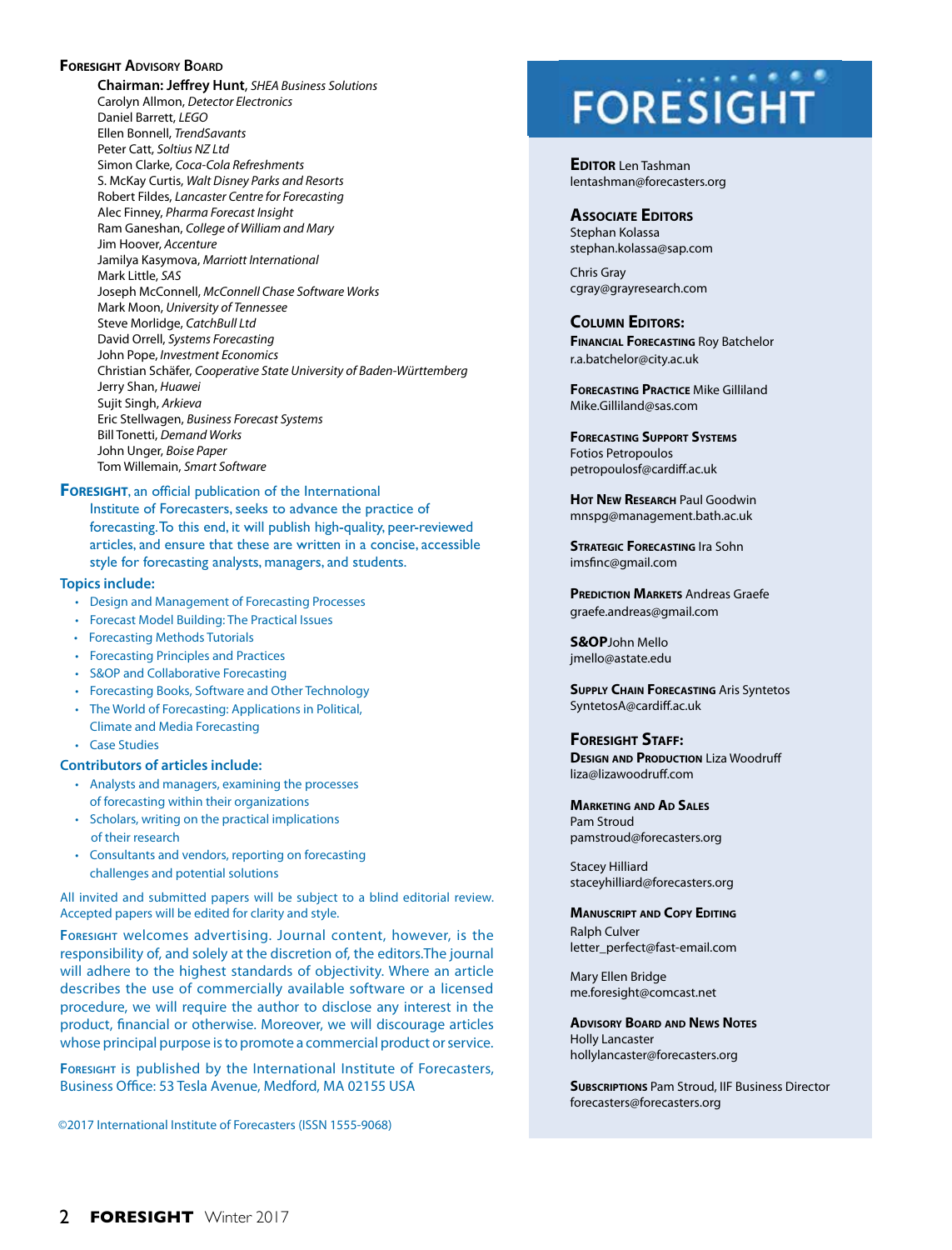

## note from the editor *winter 2017 Winter scene from Len's office in Colorado*

*Foresight* begins the new year with our 44th issue since the journal began publishing in 2005, and in this Winter 2017 collection we're showcasing a broad range of incisive and entertaining pieces. We're looking at new research on the effectiveness of collaboration in forecasting and planning, fresh perspectives on our "forecasting paradigm," a pair of reviews of a commendable new textbook on forecasting for managers, and a road map for harmonizing research and practice.

And then there's our feature article, **Recoupling the Forecasting and Stock-Control Processes** by **Aris Syntetos** and **Steve Morlidge**. The problem with the application of forecasting to inventory, the authors say, is that

*Too often, the forecasting process is decoupled from the stock control process: forecasters have little knowledge of how their forecasts are being used, and inventory managers have little knowledge about where the forecasts are coming from.*

In consequence, critical errors are often made in the calculation of safety-stock requirements—mistakes readily corrected with better communication among forecasters, inventory controllers, and suppliers of the software in use.

Collaborative arrangements in forecasting and planning have been tried now for more than 20 years, with guidelines on the implementation of collaborative processes provided periodically by VICS (Voluntary Interindustry Commerce Solutions Association) since its initial publication in 1998. The lessons are mixed: in this issue's **Hot New Research Column**, **Paul Goodwin** reviews recent studies on the conditions for and challenges of successful collaboration. Among his observations:

*Collaboration sounds like a win-win situation and many research papers provide evidence of significant gains from it in organizational performance. But developing a collaborative scheme can require major changes in the ways that participating organizations go about their business. Success is never guaranteed, so the costs of implementing collaborative arrangements need to be carefully weighed against the expected benefits.* 

*Foresight* Associate Editor **Stephan Kolassa** has teamed up with Professor **Enno Siemsen**, Executive Director of the Erdman Center for Operations and Technology Management at the University of Wisconsin, to write the newly published volume, *Demand Forecasting for Managers*. The authors aim their presentation at the nonexpert, such as a manager overseeing a forecasting group, or an MBA student not specializing in analytics. You'll find two reviews here, one by an academic and the other by a practitioner.

The 2016 *Foresight* Practitioner Conference was held in October in partnership with the Institute for Advanced Analytics at North Carolina State University. The theme was "Worst Practices in Forecasting: Today's Mistakes to Tomorrow's Breakthroughs."